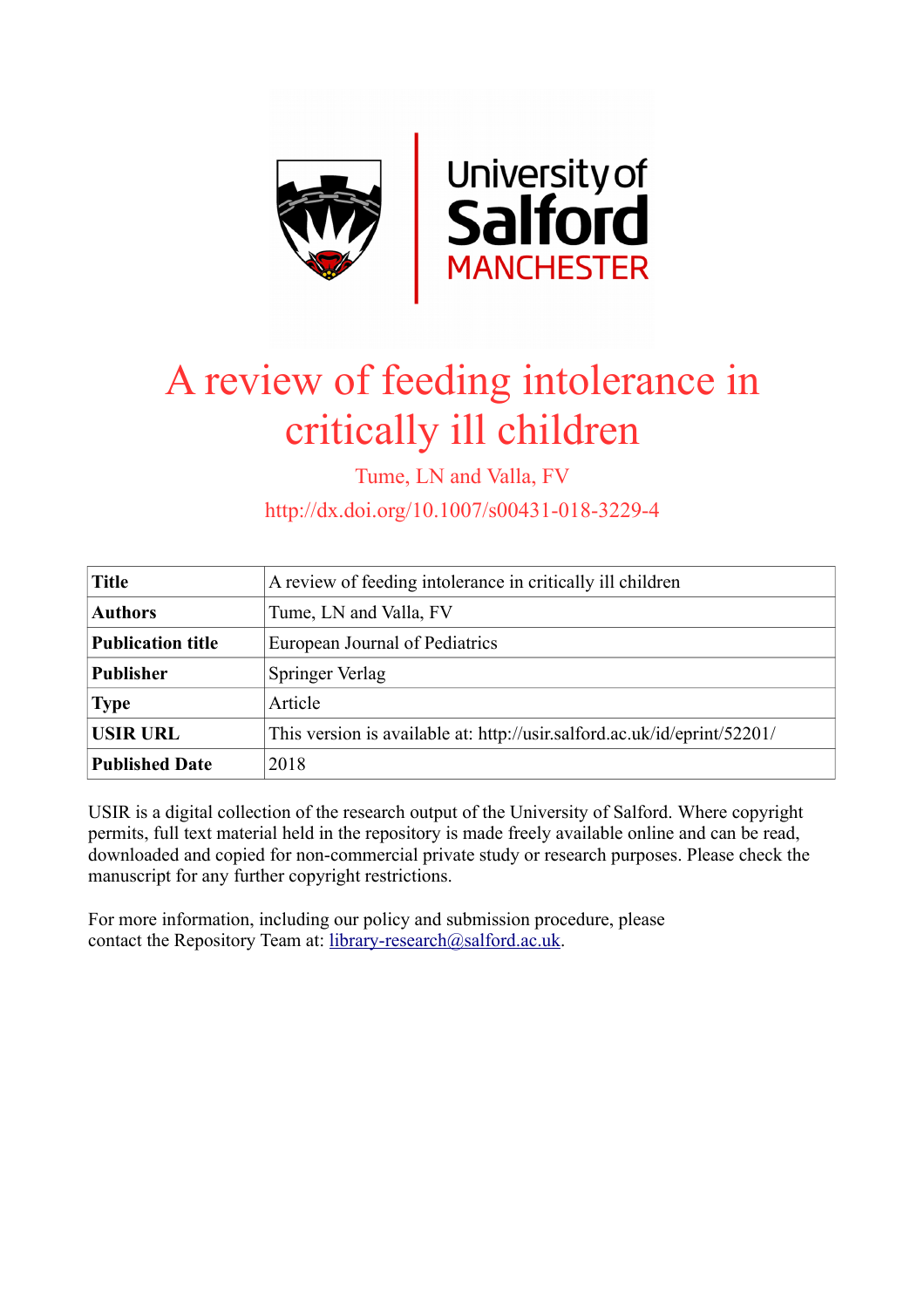#### ORIGINAL ARTICLE



# A review of feeding intolerance in critically ill children

Lyvonne N. Tume<sup>1,2</sup>  $\bullet$  · Frédéric V. Valla<sup>3</sup>

Received: 5 June 2018 / Revised: 9 August 2018 /Accepted: 10 August 2018 /Published online: 17 August 2018 C The Author(s) 2018

#### Abstract

Ensuring optimal nutrition is vital in critically ill children and enteral feeding is the main route of delivery in intensive care. Feeding intolerance is the most commonly cited reason amongst pediatric intensive care unit healthcare professionals for stopping or withholding enteral nutrition, yet the definition for this remains inconsistent, nebulous, and entirely arbitrary. Not only does this pose problems clinically, but research in this field frequently uses feeding intolerance as an endpoint and the heterogeneity in this definition makes the comparison of studies difficult and meta-analysis impossible. We reviewed the use of, and definitions of, the term feed intolerance in pediatric intensive care research papers in the last 20 years. Gastric residual volume remains the most common factor used to define feed intolerance, despite the lack of evidence for this. Healthcare professionals would benefit from further education to improve their awareness of the limitations of the markers to define feeding intolerance, and the international PICU community needs to agree a consistent definition of this phenomenon to improve consistency in both practice and research.

Conclusion: This paper will provide a narrative review of the definitions of, evidence for, and markers of feeding intolerance in critically ill children.

#### What is Known?:

- Feeding intolerance is a commonly cited reason amongst pediatric intensive care unit healthcare professionals for stopping or withholding enteral nutrition.
- There is no agreed definition for feeding intolerance in critically ill children.

#### What is New?:

• This paper provides an up to date review of the definitions of, evidence for, and markers of feeding intolerance in critically ill children.

• Despite no evidence, gastric residual volume continues to drive clinical bedside decisions about enteral feeding and feeding tolerance.

Keywords Pediatric . Intensive care . Nutrition . Infant

#### Abbreviations

ASPEN American Society of Parenteral and Enteral Nutrition

| Communicated by Mario Bianchetti |  |
|----------------------------------|--|
|----------------------------------|--|

 $\boxtimes$  Lyvonne N. Tume [Lyvonne.Tume@UWE.ac.uk](mailto:Lyvonne.Tume@UWE.ac.uk)

> Frédéric V. Valla Frederic.valla@chu-lyon.fr

- <sup>1</sup> Faculty of Health and Applied Sciences, The University of the West of England, Glenside Campus, Blackberry Hill, Stapleton, Bristol BS16 1DD, UK
- <sup>2</sup> Pediatric Intensive Care Unit, Bristol Children's Hospital, Upper Maudlin Street, Bristol, UK
- <sup>3</sup> Pediatric Intensive Care Unit, Hôpital Femme Mère Enfant, Hospices Civils de Lyon, 59 Bd Pinel, 69500 Lyon-Bron, France

| <b>ESPGHAN</b> | European Society for Pediatric              |  |  |
|----------------|---------------------------------------------|--|--|
|                | Gastroenterology, Heptatology and Nutrition |  |  |
| EN             | Enteral nutrition                           |  |  |
| GI             | Gastrointestinal                            |  |  |
| <b>GRV</b>     | Gastric residual volume                     |  |  |
| <b>ICU</b>     | Intensive care unit                         |  |  |
| <b>NEC</b>     | Necrotising enterocolitis                   |  |  |
| <b>PICU</b>    | Pediatric intensive care unit               |  |  |
| <b>PN</b>      | Parenteral nutrition                        |  |  |

# Introduction

Recent studies reveal that feeding intolerance is one of the main reasons that enteral nutrition is withheld in the pediatric intensive care unit (PICU) [[16](#page-8-0), [40](#page-8-0), [43](#page-8-0), [44](#page-8-0)]. However, the concept of feeding intolerance in critically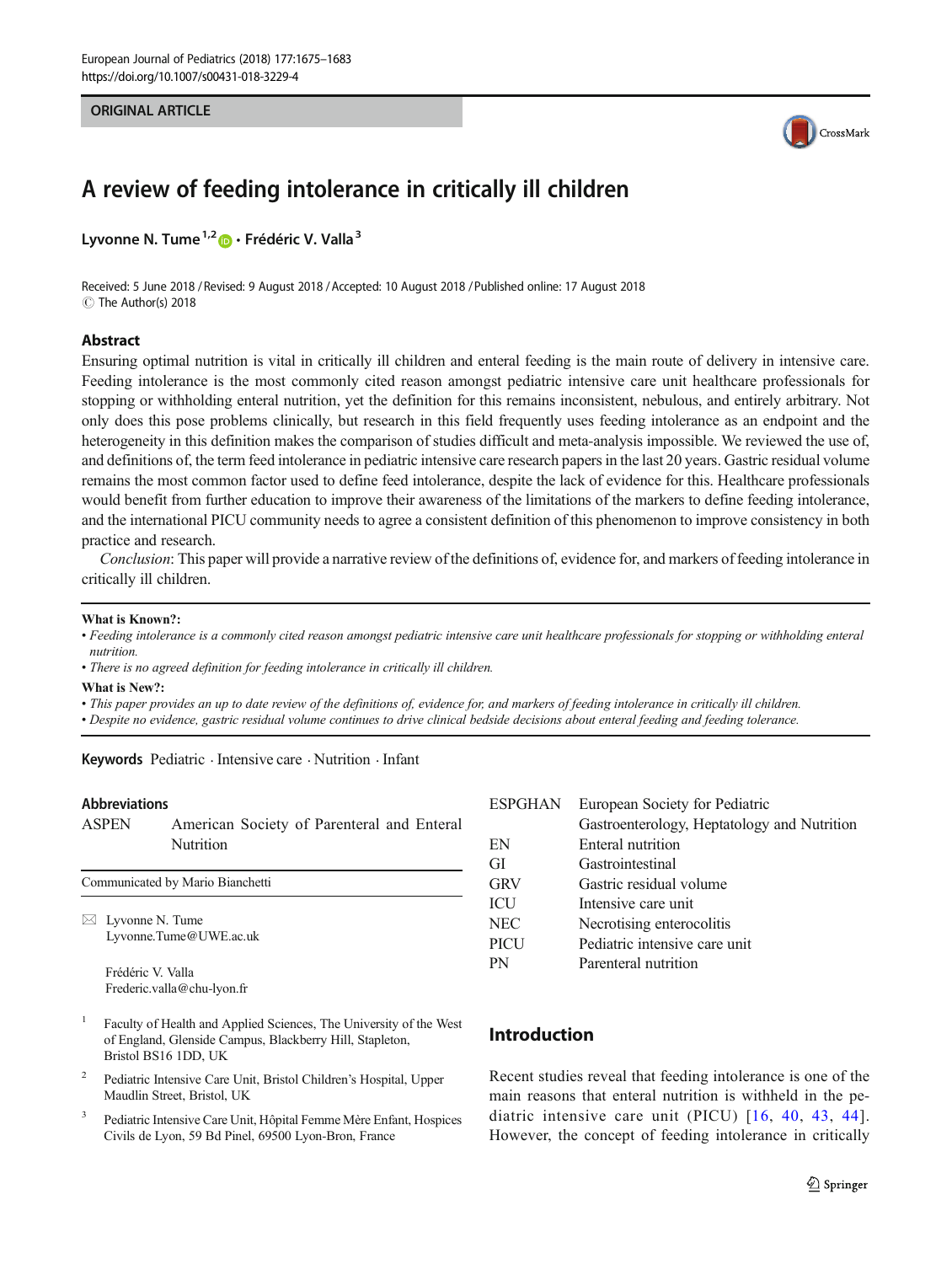ill children has never been universally defined or agreed, thus is subjective, lacks evidence, and is inconsistent internationally [\[46](#page-9-0)]. This nebulous and inconsistent definition of feeding intolerance is not helpful for clinical practice or for research. Every PICU clinician (nurse, doctor, or dietician) uses the term feeding intolerance but their definitions are different across different PICUs (and sometimes even across the same PICU). It is likely that this inconsistent definition, which lacks an evidence base, is conservative and likely directs the withholding of enteral nutrition at a much lower threshold than is necessary. This is problematic because we know that critically ill children rarely receive even half of the energy requirements they are predicted to require [\[25](#page-8-0)] and that optimal energy delivery is essential to meet the demands of critical illness. Furthermore, there is increasing evidence to show that inadequate nutrition can prolong the length of mechanical ventilation, intensive care stay, and worsen patient's clinical outcomes [[15](#page-8-0), [49](#page-9-0)]. Conversely, a more relaxed definition of feeding intolerance could also potentially lead to unsafe feeding practices. The latest ASPEN guidance [[26\]](#page-8-0) acknowledges feeding intolerance as a common barrier and only suggests the use of protocols that guide the detection and management of EN intolerance should be used; however, no guidance on how best to do this is made. The ESPGHAN nutrition committee 2010 position statement on practical approach of enteral nutrition in children (outside the PICU) highlighted diarrhea, nausea, vomiting, and regurgitations or aspirations as the major signs of enteral nutrition complications in children [[4\]](#page-7-0). They specify the importance of monitoring for these signs, even though they may have other causes, not always involving enteral nutrition. The extrapolation of this guidance to critically ill children is questionable; therefore, it is timely to review the literature and evidence around this topic.

The online medical dictionary (Medicine.Net) defines food intolerance as "difficulty in digesting a food"  $[23]$  $[23]$  $[23]$ . If applied to the pediatric intensive care unit, this implies the nonabsorption of enteral feed, delivered to the child, usually via the gastric route (via a feeding tube). This includes gastric and gut motility issues, and/or malabsorption issues, and/or abdominal complications. The variable interpretation of this by clinicians in clinical practice remains problematic. In addition to what is considered as feeding intolerance (indicated by the child's response to enteral feeds), there can be a fear of feeding intolerance by clinicians, whereby feeds are not commenced or withheld in anticipation in particular conditions or with the use of specific PICU therapies. Both inevitably lead to the same outcome, the withholding of enteral nutrition. This paper will review the definitions of, evidence for, and markers of feeding intolerance in critically ill children. Parenteral nutrition (PN) aspects are out the scope of this review.

#### **Methods**

A narrative review was undertaken. The databases CINAHL plus, EBSCOhost, and Medline were searched in January 2018 using the term/s "feeding intolerance" and "tolerance" and "child" or "pediatric." We also replicated the search strategy of the systematic review of feeding intolerance in adult intensive care [\[2](#page-7-0)]. Inclusion criteria were papers published in English or French and related to critically ill children (aged term to 17 years) without a limit applied to search years. However, as only one review paper specifically discussed feeding intolerance [\[46](#page-9-0)], we broadened our search to any study in critically ill children where feeding intolerance was defined. For this, we searched the PICU trials registry [PICUTrials.net](http://picutrials.net) [[29\]](#page-8-0) and searched for common nutritional interventions where feeding intolerance may have been used as an outcome. Pediatric papers which were discussion or review papers are referred to, where relevant. This paper will discuss the pediatric evidence for feeding intolerance and review the definitions used.

# Results

We found 15 pediatric research papers in total in which the term feeding intolerance or feed intolerance was defined [\[5](#page-7-0), [7,](#page-7-0) [9](#page-8-0), [10](#page-8-0), [19](#page-8-0)–[22](#page-8-0), [28](#page-8-0), [33](#page-8-0)–[35](#page-8-0), [37,](#page-8-0) [45,](#page-9-0) [48](#page-9-0), [50](#page-9-0)]. These were a mixture of randomized trials, prospective and retrospective observational cohort studies, surveys, and before and after studies. We did not formally appraise the quality of these papers, as our aim was to describe the definition and use of the term feeding intolerance. A further 32 papers were review or discussion papers  $[n = 6]$  [\[2](#page-7-0), [6,](#page-7-0) [13](#page-8-0), [18](#page-8-0), [46,](#page-9-0) [47](#page-9-0)], surveys  $[n = 5]$  [[16](#page-8-0), [40,](#page-8-0) [41,](#page-8-0) [43,](#page-8-0) [44](#page-8-0)], research papers which support this review but are not included in papers which defined feeding intolerance  $[n =$ 19] [[3](#page-7-0), [8,](#page-7-0) [11](#page-8-0), [12,](#page-8-0) [14](#page-8-0), [15,](#page-8-0) [17](#page-8-0), [24,](#page-8-0) [25](#page-8-0), [27,](#page-8-0) [30](#page-8-0)–[32,](#page-8-0) [36](#page-8-0), [38,](#page-8-0) [39](#page-8-0), [42,](#page-8-0) [49\]](#page-9-0), and guidelines  $[n = 2]$  [\[4](#page-7-0), [26](#page-8-0)] where feeding intolerance was mentioned or discussed.

# The pathophysiology of feeding intolerance in critically ill children

Enteral feeding is delivered either through the gastric route (into the stomach) or into the intestine in the critically ill child. During critical illness, the child (aged 0–17 years) has to adapt and respond to both the disease process causing the critical illness (and does this in a physiological age-dependant manner) and the medications and therapies applied to the child in the intensive care unit. Gastric dysmotility, a problem in the critically ill child, is defined by Martinez et al. as "the functional capacity of the stomach to move the contents forward by abnormally slow and/or uncoordinated activity of the gastric or antroduodenal musculature"  $[20]$  $[20]$ . This results in the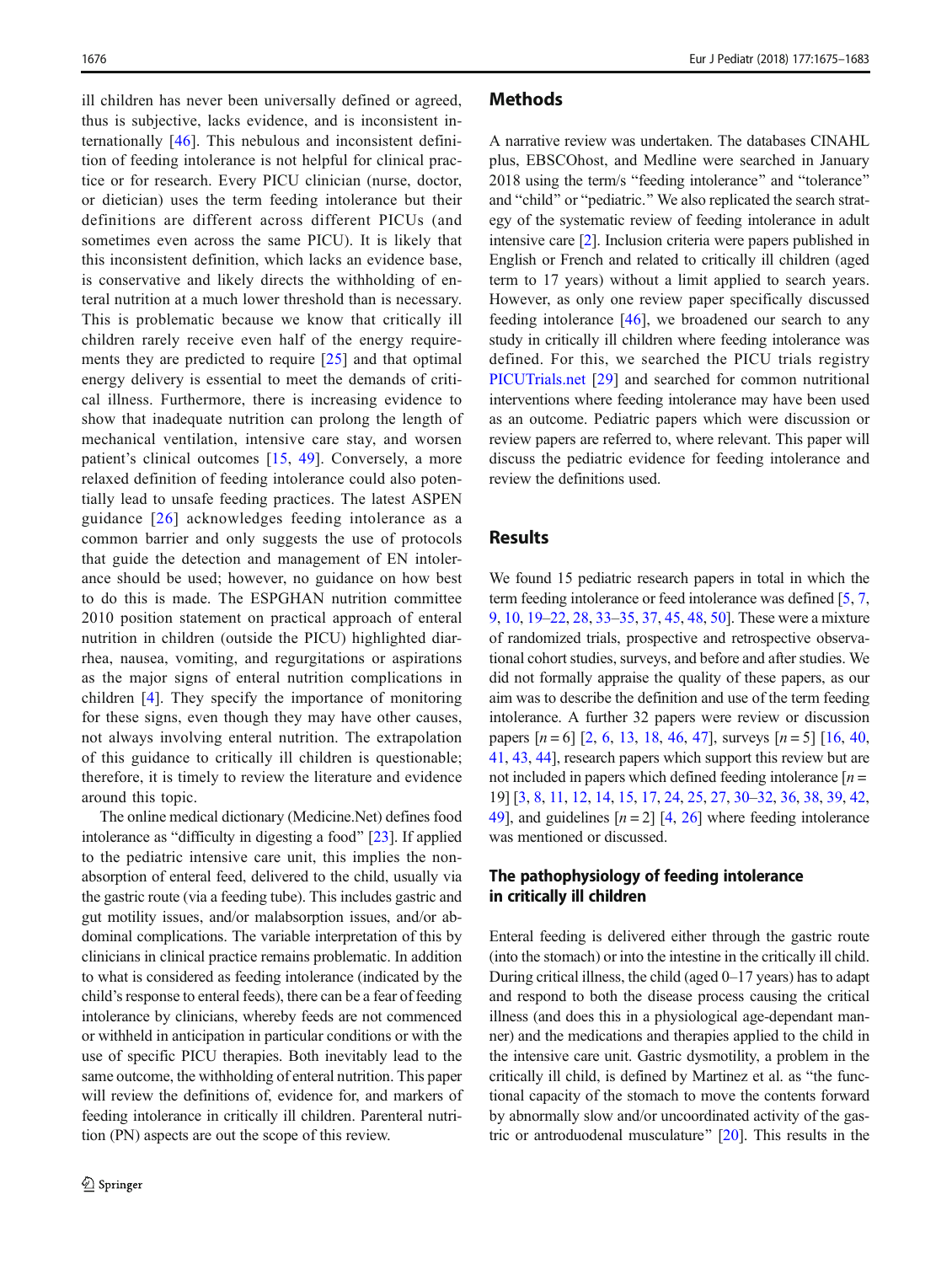phenomena of delayed gastric emptying which is estimated to occur in around half of critically ill children [\[21\]](#page-8-0). The causes for delayed gastric emptying are multifactorial; alterations in hormonal responses (increased levels of ghrelin, motilin, cholecystokinin, glucagon-like-peptide-1, peptide-YY, amylin) and alterations of vagal tonus, vasoactive intestinal peptide, and nitric oxide secretion are combined with the side effects of opiates, sedatives, neuromuscular blocking agents, and catecholamines alter GI motility and slow transit time, usually in a dose-dependent manner [[20\]](#page-8-0). As a result, stomach motor discoordination, antroduodenal discoordination, and gut contraction/relaxation discoordination will occur. An altered gastrointestinal motility, which is multifactorial, is the primary mechanism underlying many of the signs and symptoms of feeding intolerance in the critically ill children such as large gastric residual volumes, constipation, and abdominal distention [[18](#page-8-0)]. Other mechanisms include gut tissue alteration, due to gut inflammation or hypoperfusion, which are responsible for malabsorption and bowel movement alterations. Furthermore, pressure changes induced by positive pressure ventilation may affect the renin-angiotensin system and consequently reduce splanchnic perfusion. Many children admitted to the PICU also have a degree of circulatory shock, and this has a direct effect on reducing gut perfusion as may direct compression, either from trauma or from abdominal compartment syndrome. The critically ill child is also lying (usually supine) and immobile, a non-physiological state. Administering enteral nutrition may then place additional oxygen demands on the gut, which can result in ischemia with negative consequences [[18](#page-8-0), [20](#page-8-0)].

# Definitions of feeding intolerance in critically ill patients found in the literature search

Surveys of PICU healthcare professionals (nurses, physicians, and dieticians) reveal a number of commonly used signs and symptoms to define feeding intolerance [\[16](#page-8-0), [40](#page-8-0), [43,](#page-8-0) [44](#page-8-0)]. These include gastric residual volumes (GRV), vomiting, diarrhea, abdominal distention and pain/discomfort, and the use of serum lactate [[41,](#page-8-0) [46\]](#page-9-0). However, evidence to support each of these as an indicator of feeding intolerance is weak or absent, and in critically ill children, a multitude of non-feedrelated factors can produce these signs and symptoms. Nutrition research in critically ill children also frequently uses "feeding intolerance" as an outcome measure and a plethora of different definitions has been used to define this [\[5,](#page-7-0) [7](#page-7-0), [9](#page-8-0), [10,](#page-8-0) [19](#page-8-0)–[22,](#page-8-0) [28,](#page-8-0) [33](#page-8-0)–[35,](#page-8-0) [37,](#page-8-0) [45,](#page-9-0) [48](#page-9-0), [50](#page-9-0)] [Table [1\]](#page-4-0). In pediatrics, these include the use of gastric residual volume alone, possibly including a change in the aspirate colour or in combination with abdominal signs and symptoms. Most [87%, 13/15] studies used GRV either as the main parameter to determine feeding intolerance or in combination with other parameters in 54% (8/15) (Table [1](#page-4-0)). The GRV critical threshold used varied markedly from a threshold of 2 ml/kg body weight to more than 50% of the volume of the feed given over the previous 4 h [Table [1\]](#page-4-0). Two studies defined feeding intolerance as the number of stools per 24 h period and/or the presence of vomiting or abdominal pain and/or tenderness [[10,](#page-8-0) [19\]](#page-8-0). Similarly, an adult systematic review of 72 intensive care studies [\[2\]](#page-7-0) found that 43 different definitions of feeding intolerance were used, with GRV used in 88% of these alone or in combination with other signs.

# Signs and symptoms used to define feeding intolerance in critically ill children

First, signs of feeding tolerance/intolerance (i.e., feeding intolerance markers) have to be distinguished from signs or conditions that imply that the patient is not ready to be fed (i.e., feeding intolerance predictors). Feeding intolerance predictors, encountered prior to feed infusion, are a presumption that feeds will not be tolerated. They relate to various anatomical and pathophysiological conditions that need to be treated prior to feeding initiation. Conversely, feeding intolerance markers are signs/symptoms observed during EN administration, presumed to be indicative of feeding intolerance. Healthcare professionals then have to establish their causality, distinguishing feeding issues and non-feed-related causes, in order to manage them appropriately to ensure future feeding tolerance. Markers and predictors include increased gastric residual volume, upper gastrointestinal (GI) signs and symptoms, bowel sounds and frequency of bowel movements, and lastly abdominal pain and/or distention. Each of these will now be discussed.

#### Gastric residual volume

Gastric residual volume used as a surrogate marker of gastric emptying is used extensively in a majority of intensive care units (neonatal, pediatric, and adult) [[6](#page-7-0), [13](#page-8-0), [40,](#page-8-0) [44,](#page-8-0) [46](#page-9-0)]. However, the evidence for it as a valid marker of gastric emptying is not supported [\[21\]](#page-8-0). An increased GRV can occur in up to 50% critically ill children [\[21,](#page-8-0) [46](#page-9-0)]. GRV comprises both the enteral feed administered, in addition to gastric secretions produced, and many clinicians fail to consider the large impact of the latter on this volume. Furthermore, there is an inaccurate assumption that the relationship between feed volume infused and GRV is linear [[46\]](#page-9-0). However, a prospective study in critically ill children showed higher GRVs did not correlate with delayed gastric emptying [\[21\]](#page-8-0). The volume of GRV obtained is known to be affected by multiple factors: patient position, feeding tube tip position and diameter of feeding tube being aspirated, the type of tube (rigid aspiration tube or soft silicone or polyurethane nutrition tube), the syringe size used to aspirate, the nurses' technique in aspiration, and the type of feeding delivery method used (bolus versus continuous) [[1,](#page-7-0) [46](#page-9-0)]. If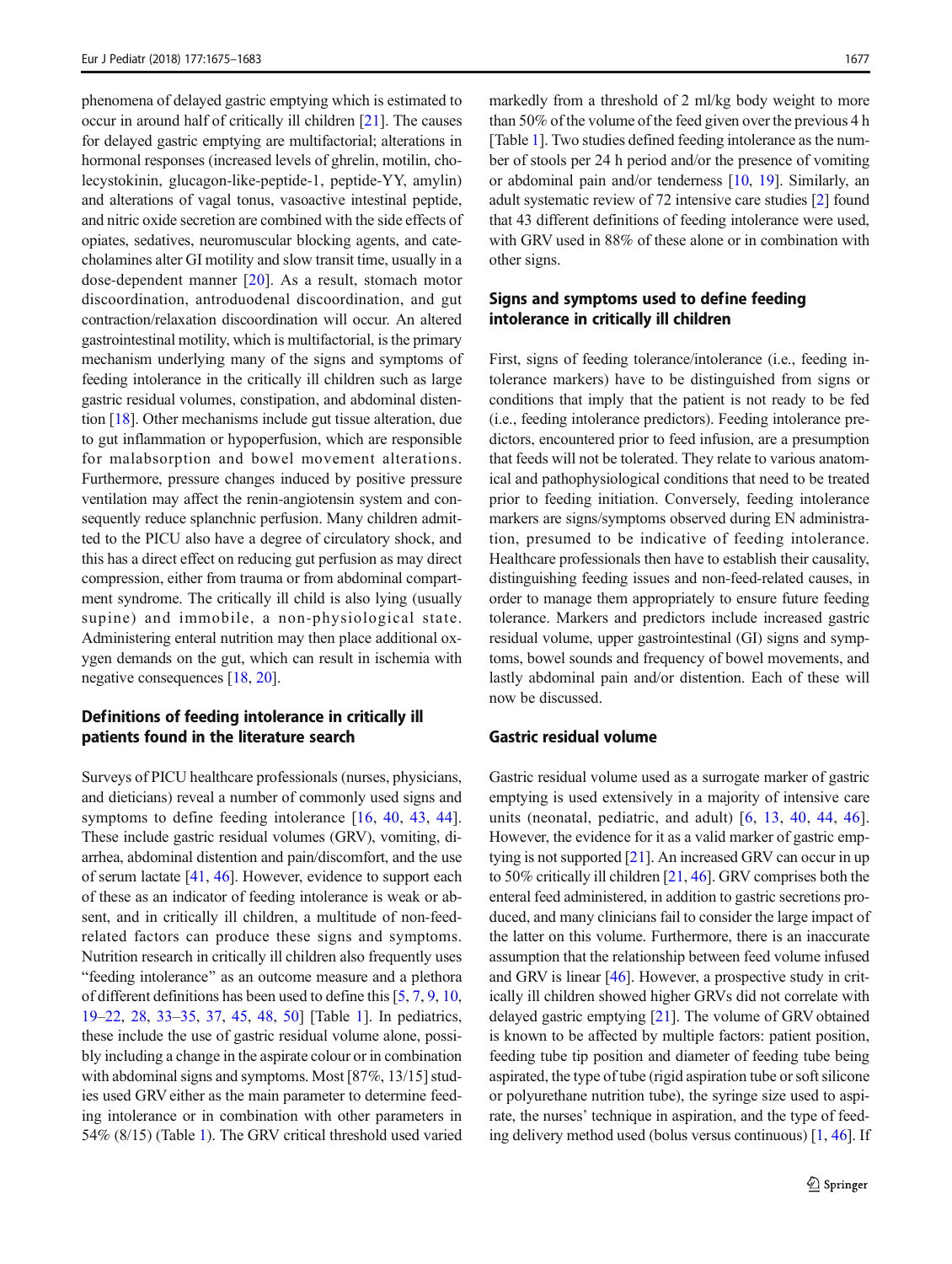| Study                                | Study type                          | Objective of study                                                                               | Definition of feed intolerance                                                                                                                                                                                                                                                                                                       |
|--------------------------------------|-------------------------------------|--------------------------------------------------------------------------------------------------|--------------------------------------------------------------------------------------------------------------------------------------------------------------------------------------------------------------------------------------------------------------------------------------------------------------------------------------|
| Mayer et al. 2002 [22]               | Prospective<br>interventional study | Amylin associated with delayed<br>gastric emptying in children                                   | $GRV > 125\%$ 4 h following a feed challenge                                                                                                                                                                                                                                                                                         |
| Lyons et al. 2002 [19]               | <b>RCT</b>                          | feeding during weaning and<br>extubation                                                         | Continuing vs withholding transpyloric Abdominal distention and pain or tenderness                                                                                                                                                                                                                                                   |
| Horn and<br>Chamboyer 2003 [10]      | <b>RCT</b>                          | Continuous versus intermittent<br>bolus feeding                                                  | No. of stools per 24 h and prevalence of diarrhea<br>and vomiting                                                                                                                                                                                                                                                                    |
| Sanchez et al. 2007 [33]             | Prospective observational           | The tolerance of early transpyloric<br>feeding in critically ill children                        | Significant abdominal distention with clinical<br>alteration or increase in intra-abdominal<br>pressure, $GRV > 50\%$ of the volume<br>administered in the previous 4 h, severe<br>diarrhea ( $>$ 5 loose stools a day) or severe NEC                                                                                                |
| Sanchez et al. 2007 [34]             | Prospective observational           | The tolerance of early transpyloric<br>feeding in critically ill children<br>after heart surgery | $GRV > 50\%$ of the volume administered in the<br>previous 4 h                                                                                                                                                                                                                                                                       |
| Willis et al. 2008 [48]              | Prospective observational           | The safety of feeding neonates<br>on prostaglandin                                               | $GRV > 2/3$ of prior feed or bilious vomiting or an<br>increase in abdominal girth of >3 cm over an 8 h<br>period or occult blood in stools or x-ray<br>indicating signs of NEC                                                                                                                                                      |
| Van Waardenburg<br>et al. 2009 [45]  | <b>RCT</b>                          | Early protein and energy in<br>critically ill children                                           | $GRV > 50\%$ of the administered feed volume over<br>the previous 4 h on more than one occasion,<br>occurrence of any gastric distention and<br>vomiting and/or diarrhea defined as > 4 stools<br>per day of watery consistency and leading to<br>substantial fluid loss as negative fluid balance or<br>by hemodynamic consequences |
| Simackachorn<br>et al. 2011 [ $35$ ] | <b>RCT</b>                          | Effect of EN supplemented with<br>pre- and probiotics on fecal<br>microflora                     | Abdominal distention, episodes of vomiting and<br>diarrhea and GRV $(> 50\%$ of the previously<br>administered volume)                                                                                                                                                                                                               |
| Brown et al.<br>$2012$ [5]           | Before and after study              |                                                                                                  | To test the impact of a feeding protocol Emesis, elevated GRV $\times$ 2, or elevated GRV $\times$ 1<br>and abdominal girth increase                                                                                                                                                                                                 |
| Panchal et al. 2014 [28]             | Retrospective<br>observational      | Transpyloric feeding in shocked<br>children                                                      | Used a preterm definition: GRV > 2 ml/kg or $\frac{1}{2}$<br>the amount fed over the prior 3 h, a change in<br>the color of the aspirate top green or red, abdomi-<br>nal<br>distention with tenderness or a change in stool                                                                                                         |
| Hamilton et al. 2014 [9]             | Before and after study              | Testing of a new feeding protocol                                                                | consistency to brown or red<br>$GRV > 3$ ml/kg or evidence of EN intolerance after                                                                                                                                                                                                                                                   |
|                                      |                                     |                                                                                                  | 4 h of feeding                                                                                                                                                                                                                                                                                                                       |
| Yoshimuru et al. 2015<br>$[50]$      | Before and after study              | Testing of a new feeding protocol                                                                | GRV > half of the quartering dose after 2 h of feed<br>delivery                                                                                                                                                                                                                                                                      |
| Somnez-Duzkaya<br>et al. 2016 [37]   | <b>RCT</b>                          | Continuous post pyloric vs<br>intermittent gastric feeding<br>on VAP                             | GRV greater than 2/3 of the last feed in intermittent<br>gastric bolus feeding                                                                                                                                                                                                                                                       |
| Fayazi et al. 2016 [7]               | RCT                                 | Continuous versus intermittent feeding                                                           | $GRV > 100$ ml after 4 h of feeding by either<br>method                                                                                                                                                                                                                                                                              |
| Martinez et al. 2017 [21]            | Prospective observational           | To assess delayed GE in critically<br>ill children $> 12$ months of age                          | $GRV > 3ml/kg$ or $> 150$ ml or if one of the<br>following were recorded in a 24-h period: 2 or<br>more episodes of emesis, bilious or non-bilious;<br>3 or more episodes of loose stool; abdominal<br>distention defined as 2 or more increases in<br>abdominal girth or subjective abdominal<br>discomfort                         |

<span id="page-4-0"></span>Table 1 Definition of feed intolerance used in studies in critically ill children

aspirate is obtained, there is a belief that this volume is entirely accurate and decisions are made based on this volume, with no evidence to underpin any GRV threshold level to indicate "intolerance." Clinicians' fears around increased GRV relate to the perceived risk of vomiting and pulmonary aspiration with increased GRV, but this is not supported in children or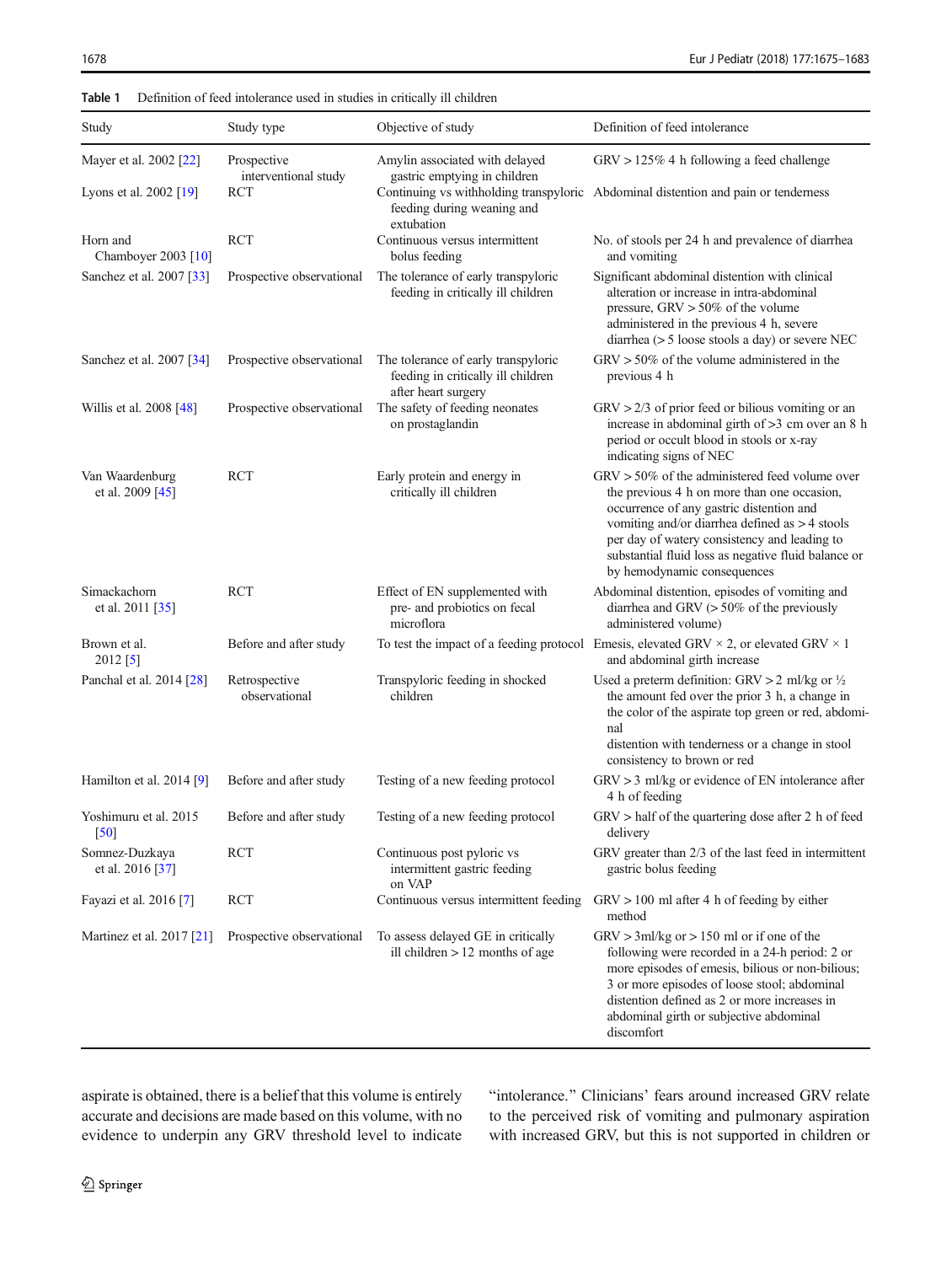adults [[27](#page-8-0), [30](#page-8-0), [42\]](#page-8-0). For children, an arbitrary cutoff volume is not useful given the wide weight and age variations. If a GRV threshold had to be set to define intolerance, this should rather be set in milliliter per kilogram or milliliter per body surface area but should also account for volumes administered. However, no research has ever shown that a critical amount is significant, or predicts a greater risk of aspiration.

#### Vomiting

Vomiting in critically ill children can occur in up to 31% patients [\[18\]](#page-8-0) and is perceived to be dangerous due to its risk of aspiration and pneumonia. When the vomit contains the administered feed, it is considered a feeding intolerance sign. However, the cause of vomiting may not be related to enteral feeding. Indeed, the amount or type of feed is not necessarily responsible for any upper GI signs and symptoms, and as a consequence, treating the cause may be more appropriate than withholding feeds. Gastroesophageal reflux and vomiting may reflect bowel obstruction or paralytic ileus, but can also be induced by a number of other factors. Vomiting in the critically ill child may also be caused by the wakening child and irritation of the endotracheal tube, by oral and endotracheal suctioning and coughing with secretions as well as by incorrect gastric tube position or inadequate gastric decompression. In infants, gastroesophageal reflux is common due to the immaturity of the lower esophageal sphincter. Furthermore, a number of common PICU medications (opiates, sedatives, catecholamines) or less common (chemotherapeutic agents) can cause nausea and vomiting. Iatrogenic withdrawal syndrome, which is also frequent in the pediatric setting, can also result in both vomiting and diarrhea [[11](#page-8-0)]. Supine positioning may also increase the likelihood of regurgitation and vomiting in the critically ill population. Vomiting, can, however be prevented using antiemetic medications, adapting feed delivery (continuous feeding or post pyloric feeding) before withholding feeds.

# Bowel sounds and the frequency of bowel movements

The presence and frequency of bowel sounds may be a helpful indicator of bowel function and may indicate paralytic ileus or bowel obstruction. However, these can be difficult to assess with certain therapies (such as high-frequency oscillatory ventilation). Additionally, the correlation between bowel sounds and delayed gastric emptying in the ICU is poor [[38\]](#page-8-0). In the past decade, early rehabilitation after surgery concepts in children has become well established; these include early postoperative feeding [[31](#page-8-0), [32\]](#page-8-0) and they found return of bowel sounds was a poor marker of gut motility. Recommended practice is therefore that bowel sounds should not be used to decide whether to initiate or withhold feeding. There is a clear relationship between enteral nutrition (EN) and bowel movements in the critically ill. Patients require some enteral input to generate any bowel movements. If this is delayed or only delivered in small amounts, stool output will consequently be affected. Surprisingly, constipation, which is frequent in critically ill children, is less commonly considered as a sign of feeding intolerance in PICU. A study of 150 children [\[17](#page-8-0)] found constipation occurred in 47% of children who spent more than 3 days in the PICU. A number of factors influenced the development of constipation (defined as 3 days without a bowel movement) including immobility, opiates and other commonly used PICU drugs, delayed enteral feed administration, splanchnic hypoperfusion, inflammation, sepsis, and electrolyte disturbances (most notably hypercalcemia, hypokalemia, hypomagnesemia, and hypophosphatemia). They found a significantly higher incidence in surgical patients and in older higher weight children, in addition to those who received little enteral nutrition which was started later [[17\]](#page-8-0). Diarrhea (still inadequately defined in neonates and small infants) can also occur in critically ill children, although the reported incidence is lower than that reported in critically ill adults of 15–38% [\[36](#page-8-0), [47](#page-9-0)]. Diarrhea is commonly defined in adults as more than three to five liquid stools per day [\[36\]](#page-8-0), but in infants, it is normal to pass a semi-liquid stool after each feed, making the definition more difficult. The Bristol stool chart is validated in adults and older children [[14\]](#page-8-0), but no validated tool is available in infants and toddlers. Diarrhea can be caused by various non-feed-related factors such as infections (Clostridium difficile) or other microbiomeacquired imbalance due to gut failure, antibiotic use, or fasting/feeding regimen changes and shock states and hypoalbunemia [[36,](#page-8-0) [47\]](#page-9-0). In addition, formula type and the osmolality of feed administered and delivery method (continuous versus bolus) can also produce diarrhea and impact on this [\[36](#page-8-0)]. Finally, the first stool in critically ill children is loose most of the time [\[36\]](#page-8-0), with no link to type or amounts of feeds. This may be more likely to be related to gut inflammation, constipation, and gut microbiome alteration. In other words, both constipation and diarrhea are multifactorial and commonly non-feed related, in the PICU setting.

#### Abdominal pain and/or distention

Abdominal distention is another subjective sign that may indicate feed intolerance [[3](#page-7-0)] resulting from altered gut motility, but its specificity and sensitivity are once again limited. It can be mimicked or concealed by generalized edema, ascites, a full bladder, peritoneal dialysis, and swallowing air with hand ventilation or non-invasive ventilation, if there is inadequate gastric decompression. Nevertheless, abdominal girth can be objectively mea-sured and assessed [[39\]](#page-8-0), although there is no validated threshold of distention that is significant (in absolute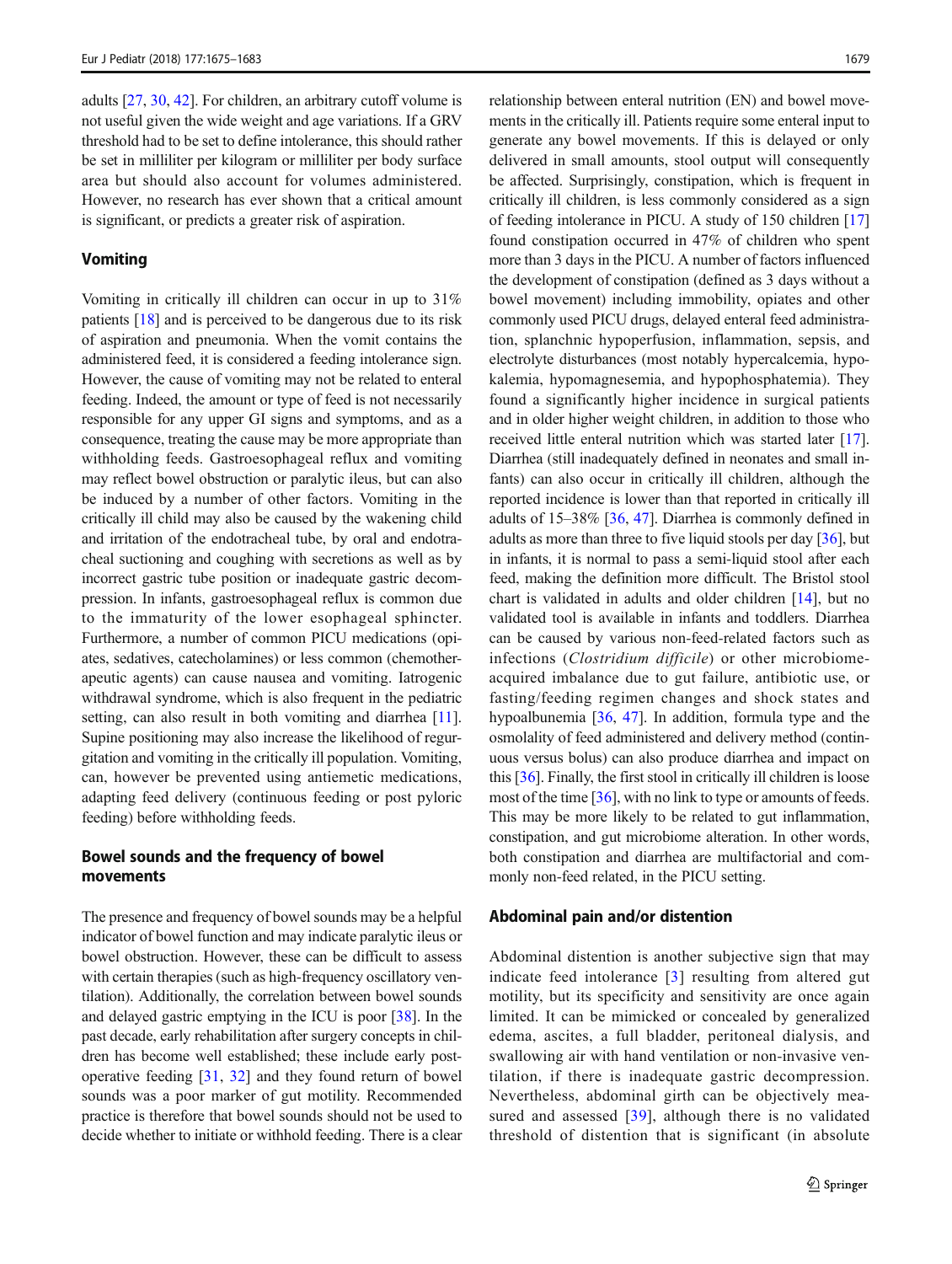value or percentage). Like many other PICU assessment parameters, the absolute value (abdominal girth if measured in a consistent way and place) can be used as a trend over time. Intra-abdominal pressure, estimated by urinary bladder pressure monitoring through the urinary catheter [\[39](#page-8-0)], is not a sign of feeding intolerance but rather a sign of "risk to feed" if elevated. Indeed, high intraabdominal pressure is the consequence of severe ascites or intra-abdominal compression. Abdominal pain or discomfort is not only very subjective, but in many critically ill children difficult to assess, and caused by a number of factors including trauma, surgery, wounds, trapped gas, constipation, gut dysmotility, medications, lines, and surgical drains, with no link to feeding tolerance potentially. In children who can self-report, it is an important sign, but it is problematic for many critically ill children.

# Markers of systematic tissue perfusion

Reduced splanchnic perfusion can alter the tolerance to EN and has been reported to induce both functional and structural changes in the GI tract [\[20](#page-8-0)]. EN increases oxygen and metabolic demands of the gut, which may lead to oxygen supply and delivery imbalances if the gut is underperfused. Vasoactive drugs may worsen this inadequate intestinal perfusion further. Serum lactate is a commonly used factor to determine inadequate tissue perfusion [\[43\]](#page-8-0), but other methods of tissue perfusion assessment, such as splanchnic near-infrared spectroscopy, are possible, though used rarely [[12](#page-8-0), [43](#page-8-0)]. However, due to fears around suboptimal tissue perfusion, serum lactate in particular is frequently used as an indicator to delay or withhold enteral feeding. Although increased lactate indicates inadequate tissue perfusion, using it as a maker to stop or withhold feeds is problematic and subjective, as variable lactate thresholds are used [\[43](#page-8-0)]. In the PICU context,

lactate is likely to be used as a feeding intolerance predictor, rather than a feeding intolerance sign. No research has examined the use of splanchnic NIRS in relation to enteral feeding tolerance in critically ill children, but one study in infants after congenital heart surgery has shown splanchnic NIRS to be a valid and easy non-invasive monitoring tool to assess splanchnic oxygen demand and supply [\[12\]](#page-8-0).

Table 2 summarizes the signs and symptoms used to assess feeding intolerance.

# **Discussion**

# Decision-making at the bedside

In essence, the complexity of critically ill children means that numerous factors can produce these, often very subjective, signs and symptoms. Healthcare staff often interpret these as feeding intolerance when they are not because of their insufficient specificity and sensitivity. Improved awareness by healthcare professionals of the limitations of these signs and symptoms is needed, as was called for in the first review paper of feeding intolerance in children in 2004 [\[46\]](#page-9-0). Feeding intolerance markers also need to be clearly distinguished from feeding intolerance predictors. The healthcare professional, firstly a nurse at the bedside, has to try to consider these factors and assess feeding tolerance, often seeking guidance from physicians, dieticians, and/or a unit protocol. However, identifying the causes of the sign/symptoms is a complex process. Often, a fear of the perceived risk and severity of feeding intolerance (such as vomiting and pulmonary aspiration) causes enteral nutrition cessation as a first action. However, identification and treatment of the cause of signs/symptoms would be better in the PICU setting, to avoid compromising nutrition goals. Most units utilize one or a combination of the

Table 2 Signs and symptoms used to define feeding tolerance and intolerance in critically ill infants and children

| Sign/symptom                                                | Comment                                                                                                                                                                          |
|-------------------------------------------------------------|----------------------------------------------------------------------------------------------------------------------------------------------------------------------------------|
| Gastric residual volume (GRV)<br>Colour of gastric aspirate | Most commonly used parameter, invalid marker of delayed gastric emptying,<br>definitions highly variable and no evidence to support "high" GRV and<br>prone to measurement error |
|                                                             | Very subjective                                                                                                                                                                  |
| Vomiting (emesis)                                           | May be induced by coughing, opiates and other drugs, withdrawal syndrome                                                                                                         |
| Diarrhea                                                    | Definition problematic in infants and can be induced by infections, drugs,<br>bowel ischemia, withdrawal syndrome                                                                |
| Stool output                                                | May be useful if being fed enterally                                                                                                                                             |
| Abdominal distention                                        | Subjective unless girth measured accurately over time and may be induced by<br>other factors: no clear threshold                                                                 |
| Bowel sounds                                                | No evidence relates to feed tolerance, are objective, but often poorly assessed                                                                                                  |
| Raised serum lactate                                        | Used commonly, different thresholds of tolerance used [Tume et al. 2017;<br>Valla et al. 2015]                                                                                   |
| Splanchnic NIRS (near-infrared<br>spectroscopy)             | No research in critically ill children in relation to feed tolerance                                                                                                             |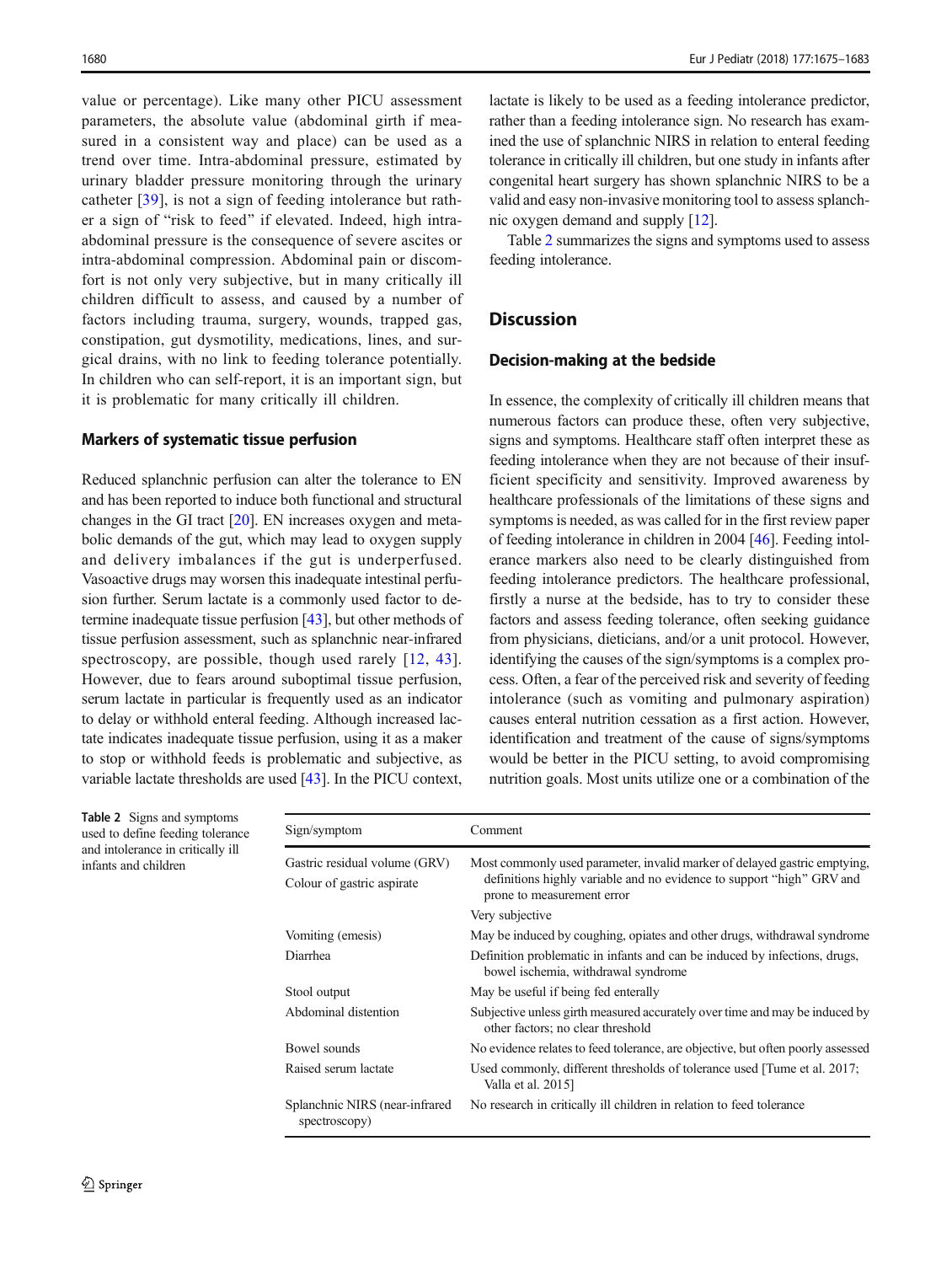<span id="page-7-0"></span>simplistic markers listed above as a threshold for delaying, withholding, or initiating EN or additional therapies such as prokinetics. A more holistic approach should supplement local guidelines, but this requires better training to improve the knowledge of healthcare professionals.

## Actions to improve feed intolerance

Common action taken to reduced feed intolerance in critically ill children include changing feed delivery method from intermittent bolus to continuous feeding or from gastric to transpyloric feeding, changing feed formulation (from polymeric to semi-elemental), or administering prokinetic agents. However, few of these have been comparatively studied. The two studies to examine continuous versus intermittent feeding [7, [10](#page-8-0)] found neither to be superior. Similarly, the two trials [\[24,](#page-8-0) [37](#page-8-0)] comparing gastric with transpyloric feeding found no difference, but the outcome used was ventilator-associated pneumonia, not feed tolerance. There are no studies on optimal feed formulation and feed tolerance/intolerance. Only one study on intravenous erythromycin [8] (used at a prokinetic dosage to facilitate transpyloric tube placement, not to improve feed tolerance) found the drug safe, but did not examine its impact on tolerance. Therefore, there is no evidence to suggest which, if any, interventions are effective in improving feed intolerance.

# A new pragmatic definition of feeding intolerance in critically ill children

There is little or no development or progress in defining feeding intolerance made since a review paper on feeding intolerance in children was published in 2004 [[46\]](#page-9-0). The international PICU community now urgently needs to agree a pragmatic consensus definition for feeding intolerance in the PICU, taking into account all the items described previously (feed related and non-feed related). Given the paucity of evidence around the components currently used to define feeding intolerance, this will not be evidence based, but would at least promote some consistency, both for research and for practice. This could then be used in future research, where feeding intolerance is used as an outcome.

# Conclusions

Feeding intolerance (at least perceived intolerance) is common in the PICU. Decisions around enteral feeding involve a multidisciplinary team, and effective communication and collaboration between the bedside nurse, physician, and dietician is vital. Despite a paucity of evidence, GRV measurement continues to drive clinical bedside decisions about enteral feeding, readiness to feed, and feeding tolerance and

advancement. Healthcare professionals need better education and guidance around the limitations of the signs and symptoms used to diagnose feeding intolerance, to enable them to better assess this complex phenomena. The generation of an agreed universal consensus definition would aid this.

Authors' Contributions LT conceived the idea for this paper and undertook the literature search and both authors worked on the review and manuscript.

#### Compliance with ethical standards

This paper complies with ethical standards.

Informed consent Informed consent is not applicable as this is a review.

Conflict of interest The authors declare that they have no conflict of interest.

Open Access This article is distributed under the terms of the Creative Commons Attribution 4.0 International License (http:// creativecommons.org/licenses/by/4.0/), which permits unrestricted use, distribution, and reproduction in any medium, provided you give appropriate credit to the original author(s) and the source, provide a link to the Creative Commons license, and indicate if changes were made.

# **References**

- 1. Bartlett-Ellis R, Fuehne J (2015) Examination of accuracy in the assessment of gastric residual volume: a simulated, controlled study. JPEN J Parenter Enteral Nutr 39(4):434–440
- 2. Blaser R, Starkopf J, Kirsimagi U, Deane A (2014) Definition, prevalence, and outcome of feeding intolerance in intensive care: a systematic review and meta-analysis. Acta Anesthesiol Scand 58:914–922
- 3. Bown AM, Forbes M, Vitale V, Tirodker U, Zeller R (2017) Effects of a gastric feeding protocol on efficiency of enteral nutrition in critically ill infants and children. ICAN Infant Child Adolesc Nutr 4:175–180
- 4. Braegger C, Decsi T, Amil Dias J, Hartman C, Kolacek S, Koletzko B, Koletsko S, Mishatsch W, Marino L, Puntis J, Shamir R, Szajewska H, Turck D, van Goedoever J (2010) A practical approach to pediatric enteral nutrition: a comment by the ESPGHAN committee on nutrition. J Pediatr Gastroenterol 51: 110–122
- 5. Brown AM, Forbes M, Vitale V, Trodker U, Zeller R (2012) Effects of a gastric feeding protocol on efficiency of enteral nutrition in critically ill infants and children. ICAN Infant Child Adolesc Nutr 4:175–180
- 6. Elke G, Felbinger T, Heyland D (2015) Gastric residual volume in critically ill patients: a dead marker or still alive? Nutr Clin Pract 30(1):59–71
- 7. Fayazi S, Adineh M, Fard SZ, Payam H, Batvandy Z (2016) Comparing two methods of enteral nutrition in terms of their complications and the time needed to reach goal calorie in children hospitalized in ICU. Int J Pediatr 4:2119–2130
- 8. Gharpure V, Meert KL, Sarnaik AP (2001) Efficacy of erythromycin for postpyloric placement of feeding tubes in critically ill children: a randomized, double-blind, placebo controlled study. J Parenter Enter Nutr 25(3):16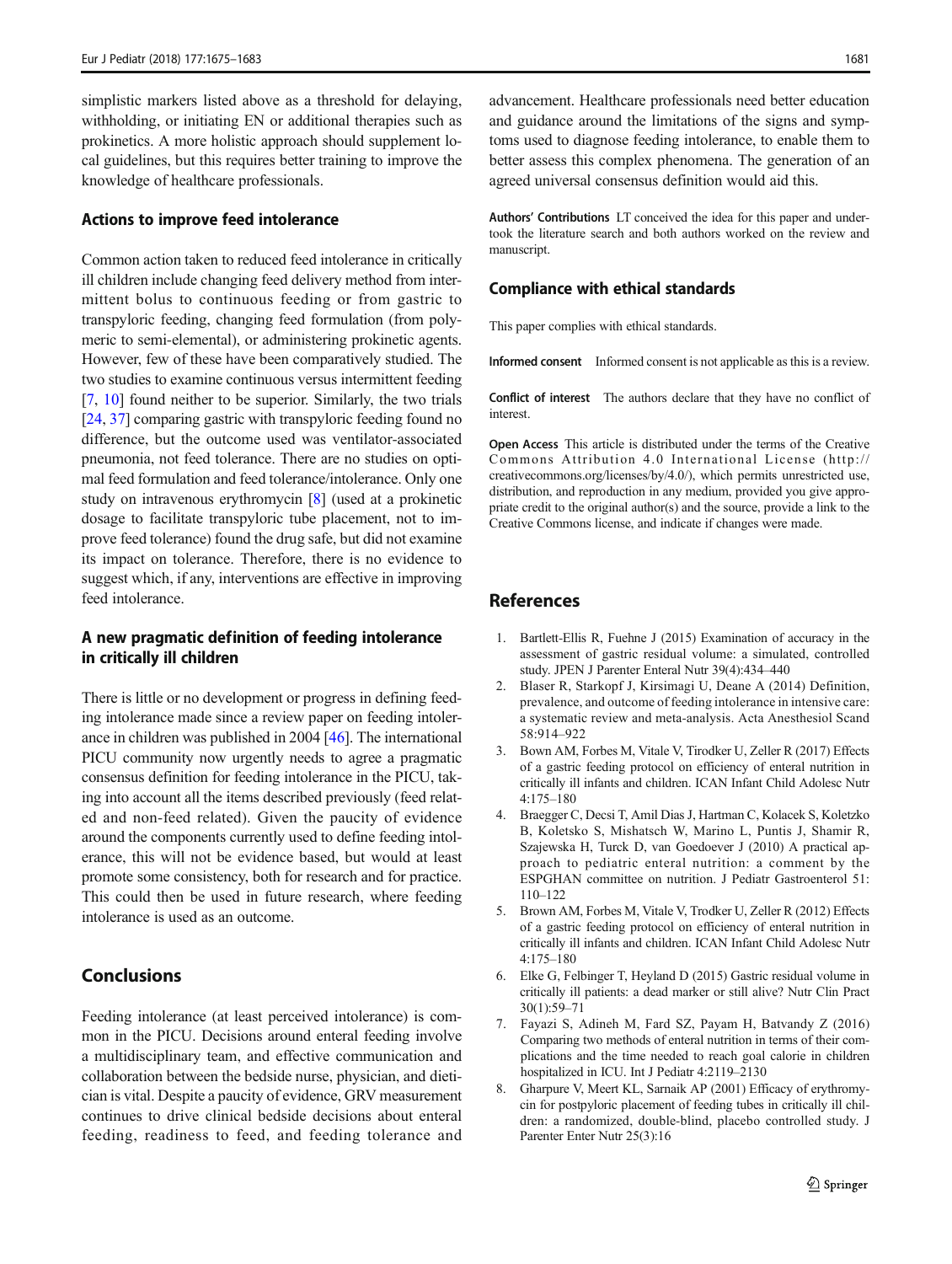- <span id="page-8-0"></span>9. Hamilton S, McAleer D, Ariagno K, Barrett M, Stenquist N, Duggan C, Mehta N (2014) A stepwise enteral nutrition algorithm for critically ill children helps achieve nutrient delivery goals. Pediatric Crit Care Med 15:583–589
- 10. Horn D, Chaboyer W (2003) Gastric feeding in critically ill children: a randomized controlled trial. Am J Crit Care 12:461–468
- 11. Ista E, van Dijk M, Gamel C, Tibboel D, de Hoog M (2008) Withdrawal symptoms in critically ill children after long-term administration of sedatives and/or analgesics: a first evaluation. Crit Care Med 36:2427–2432. [https://doi.org/10.1097/CCM.](https://doi.org/10.1097/CCM.0b013e318181600d) [0b013e318181600d](https://doi.org/10.1097/CCM.0b013e318181600d)
- Kaufman J, Almodovar M, Zuk J, Friesen R (2008) Correlation of abdominal site near-infrared spectroscopy with gastric tonometry in infants following surgery for congenital heart disease. Pediatr Crit Care Med 9:62–68
- 13. Kuppinger D, Rittler P, Hartl W, Ruttinger D (2013) Use of gastric residual volume to guide enteral nutrition in critically ill patients: a brief systematic review of clinical studies. Nutrition 29:1075–1079
- 14. Lane M, Czyzewski D, Chumpitazi B, Shulman R (2011) Reliability and validity of a modified Bristol stool form scale for children. J Pediatr 159:437–441
- 15. Larsen B, Goonewardene L, Field C, Joffe A, van Aered J, Olstad D, Clandinin M (2013) Low energy intakes are associated with adverse outcomes in infants after open heart surgery. JPEN J Parenter Enteral Nutr 37:254–260
- 16. Leong A, Cartwright K, Guerra G, Joffe A, Mazurak V, Larsen B (2013) A Canadian survey of perceived barriers to initiation and continuation of enteral feeding in PICUs. Pediatr Crit Care Med 15: e45–e55. <https://doi.org/10.1097/PCC.0000000000000016>
- 17. Lopez J, Botran M, Garcia A, Gonzalez R, Solana M, Urbano J, Fernandez S, Sanchez C, Lopez-Herce J (2015) Constipation in the critically ill child: frequency and related factors. J Pediatr 167:857–861
- 18. Lopez-Herce J (2009) Gastrointestinal complications in critically ill patients: what differs between adults and children? Curr Opin Clin Nutr Metab Care 12:180–185
- 19. Lyons K, Brilli R, Wieman R, Jacobs B (2002) Continuation of transpyloric feeding during weaning of mechanical ventilation and tracheal extubation in children: a randomized controlled trial. JPEN J Parenter Enteral Nutr 26:209–213
- 20. Martinez E, Douglas K, Nurko S, Mehta N (2015) Gastric dysmotility in critically ill children: pathophysiology, diagnosis and management. Pediatr Crit Care Med 16:828–836. [https://doi.](https://doi.org/10.1097/PCC.0000000000000493) [org/10.1097/PCC.0000000000000493](https://doi.org/10.1097/PCC.0000000000000493)
- 21. Martinez E, Pereira L, Gura K, Stenquist N, Ariagno K, Nurko S, Mehta N (2017) Gastric emptying in critically ill children. JPEN J Parenter Enteral Nutr 41:1100–1109. [https://doi.org/10.1177/](https://doi.org/10.1177/0148607116686330) [0148607116686330](https://doi.org/10.1177/0148607116686330)
- 22. Mayer A, Durward A, Turner C, Skellet S, Dalton N, Tibby S, Murdoch I (2002) Amylin is associated with delayed gastric emptying in critically ill children. Intensive Care Med 28:336–340
- 23. Medicine.Net online medical dictionary. [https://www.medicinenet.](https://www.medicinenet.com/script/main/art.asp?articlekey=11527) [com/script/main/art.asp?articlekey=11527](https://www.medicinenet.com/script/main/art.asp?articlekey=11527) accessed 3/11/17
- 24. Meert K, Daphtary K, Metheny N (2004) Gastric vs small bowel feeding in critically ill children receiving mechanical ventilation: a randomized trial. Chest 126:872–878
- 25. Mehta N, McAleer D, Hamilton S, Naples E, Leavitt K, Mitchell P, Duggan C (2010) Challenges to optimal enteral nutrition in a multidisciplinary pediatric intensive care unit. JPEN J Parenter Enteral Nutr 34:38–45
- 26. Mehta N, Skilman H, Irving S, Coss-bu J, Vermilyea S, Farrington E, McKeever L, Hall A, Goday P, Braunschweig C (2017) Guidelines for the provision and assessment of nutrition support therapy in the pediatric critically ill patient: Society of Critical Care Medicine and American Society for Parenteral and Enteral Nutrition. JPEN J Parenter Enteral Nutr 18:675–715
- 27. Ozen N, Tosun N, Yamanel L, Altintas N, Kilciler G, Ozen V (2016) Evaluation of the effect on patient parameters of not monitoring gastric residual volume in intensive care patients on a mechanical ventilator receiving enteral nutrition: a randomized clinical trial. J Crit Care 33:137–144
- 28. Panchal A, Manzi J, Conolly S et al (2014) Safety of enteral feedings in critically ill children receiving vasoactive agents. JPEN J Parenter Enteral Nutr 40(2):236–241
- 29. [PICUTrials.Net](http://picutrials.net)<http://picutrials.net/> McMaster University Canada, Duffet M. Accessed 1 May 2018,
- 30. Reignier J, Mercier E, Le Gouge A, Boulain T, Desachy A, Bellec F, Clavel M, Frat JP, Plantefeve G, Quenot JP, Lascarrou JB (2013) Effect of not monitoring residual gastric volume on risk of ventilator-associated pneumonia in adults receiving mechanical ventilation and early enteral feeding. JAMA 2013:309(3)
- 31. Reismann M, von Kampen M, Laupicler B (2007) Fast track surgery in infants and children. J Pediatr Surg 42:243–248
- 32. Reismann M, Dingemann J, Wolters M, Suempelmann R, Schmidt A, Ure B (2009) Fast-track concepts in routine pediatric surgery: a prospective study in 436 infants and children. Langenbeck's Arch Surg 394:529–533. <https://doi.org/10.1007/s00423-008-0440-1>
- Sanchez C, Lopez-Herce J, Carillo A, Mencia S, Vigil D (2007) Early transpyloric enteral nutrition in critically ill children. Nutrition 23:16–22
- 34. Sanchez C, Lopez-Herce J, Carillo A, Bustinza A, Sancho L, Vigil D (2007) Transpyloric enteral feeding in the postoperative of cardiac surgery in children. J Pediatr Surg 41:1096–1102
- 35. Simackachorn N, Bibiloni R, Yimyaem P, Tongpenyai Y, Yarayithaya W (2011) Tolerance, safety, and effect on the faecal microbiota of an enteral formula supplemented with pre- and probiotics in critically ill children. J Pediatr Gastroenterol Nutr 53:174–181
- 36. Smalley N, Vangaveti V (2014) Assessing the bowel function of critically ill children: a pilot study. Crit Care Resusc 16:202–205
- 37. Somnez-Duzkaya D, Yildiz S (2016) The effect of two different feeding methods on preventing ventilator associated pneumonia in paediatric intensive care units. Aust Crit Care 29:139–145
- 38. Tarling MM, Toner CC, Withington PS, Whelpton B, Goldhill D (1997) A model of gastric emptying using paracetamol absorption in intensive care patients. Intensive Care Med 23:256–260
- 39. Thabut F, Bougmeza I, Chehab M, Bafiqah A, Almohaimeed M, Malbrain M (2015) Incidence, risk factors, and prognosis of intraabdominal hypertension in critically ill children: a prospective epidemiological study. J Intensive Care Med:1–6
- 40. Tume L, Carter B, Latten L (2012) A UK and Irish survey of enteral nutrition practices in paediatric intensive care units. Br J Nutr 109: 1304–1322. <https://doi.org/10.1017/S0007114512003042>
- 41. Tume LN, Latten L, Kenworthy L (2017) Paediatric intensive care nurses' decision-making around gastric residual volume measurement. Nurs Crit Care 22:293–297. [https://doi.org/10.1111/nicc.](https://doi.org/10.1111/nicc.12304) [12304](https://doi.org/10.1111/nicc.12304)
- 42. Tume LN, Bickerstaff A, Latten L, Davies S, Lefèvre M, Nicolas G, Valla FV (2017) Routine gastric residual volume measurement and energy target achievement in the PICU: a comparison study. Eur J Peds 176:1637–1644. <https://doi.org/10.1007/s00431-017-3015-8>
- 43. Tume LN, Balmaks R, da Cruz E, Latten L, Verbruggen S, Valla FV, on behalf of the members of the European Society of Pediatric and Neonatal Intensive Care Congenital Cardiac and & Mechanical support section and the Metabolism, Endocrine and Nutrition section and the Nurse Science sections (2018) European Practices in enteral feeding in infants with congenital heart disease: an ESPNIC survey. Pediatr Crit Care Med 19:137–144. [https://doi.org/10.1097/](https://doi.org/10.1097/PCC.0000000000001412) [PCC.0000000000001412](https://doi.org/10.1097/PCC.0000000000001412)
- 44. Valla F, Gaillard-Le Roux B, Ford-Chessel C, De Monte M, Tume LN, Letois F, Choueiri E, Rooze S, Moullet C, Jacquot A (2016) A nursing survey on nutritional care practices in French-speaking